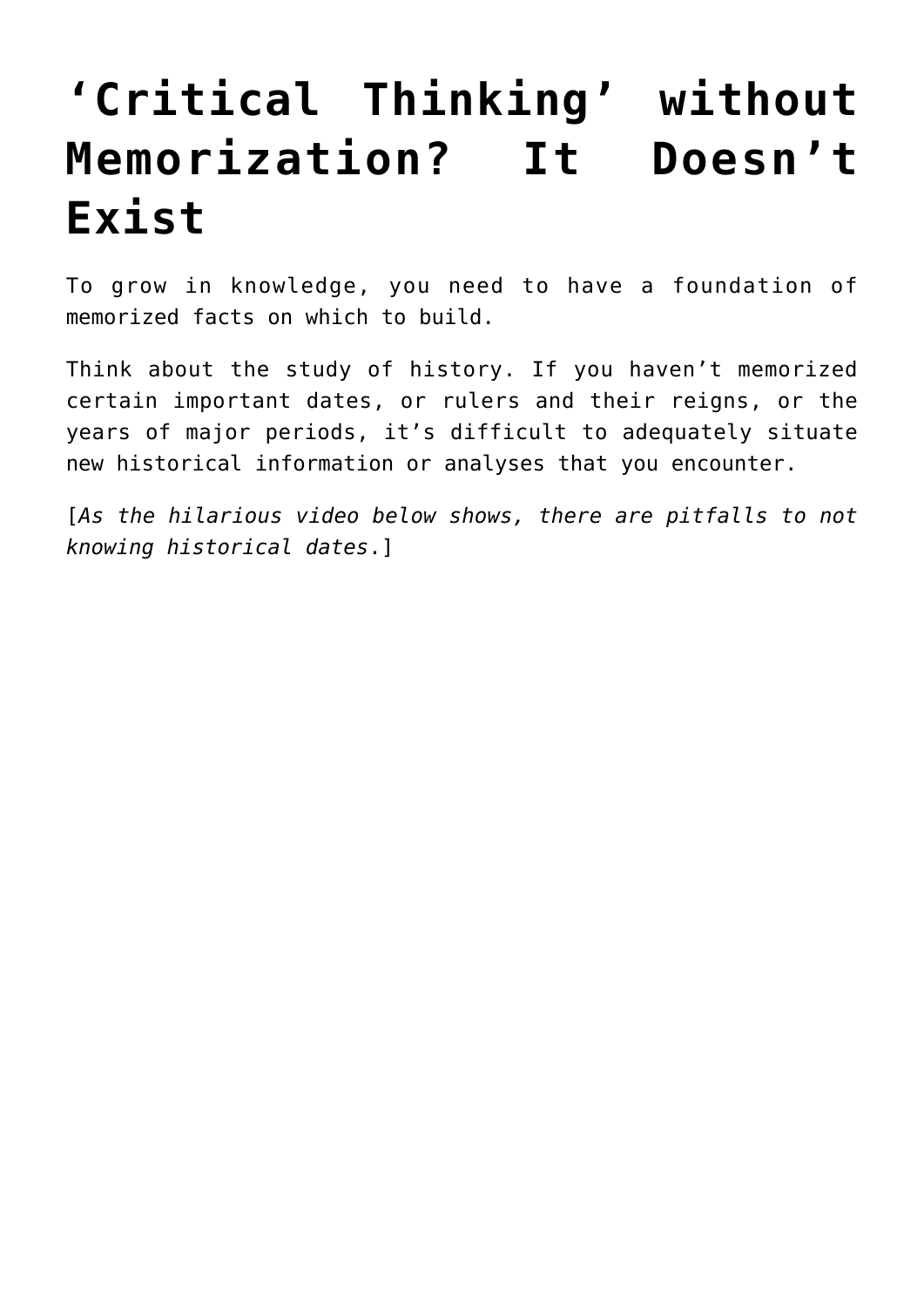[Pepsi 1893: Columbus](https://vimeo.com/162460342) from [Pitch](https://vimeo.com/thepitchagency) on [Vimeo.](https://vimeo.com)

Another example which many of you probably know all too well: a foreign language. You simply can't become more fluent in a language if you're constantly having to dive into a dictionary for a translation of the same basic vocabulary words.

And what's one of the best way to memorize facts in school? A test.

In recent years, it has become vogue to be down on testing as a learning tool. Much of the ill will for tests has a lot to do with the multiplication of standardized tests in schools. (And there's some validity to this ill will.) But there's also this notion out there that testing and memorization is somehow opposed to the buzz concept of "critical thinking."

However, a test is still an invaluable learning tool and a necessary component of critical thinking.

At least, that's? what Washington University professors Henry L. Roediger and Mark McDaniel concluded after 10 years of research. As reported in their bestselling book *[Make It Stick:](https://www.intellectualtakeout.org/blog/7-habits-highly-effective-learners) [The Science of Successful Learning](https://www.intellectualtakeout.org/blog/7-habits-highly-effective-learners)*, they consistently found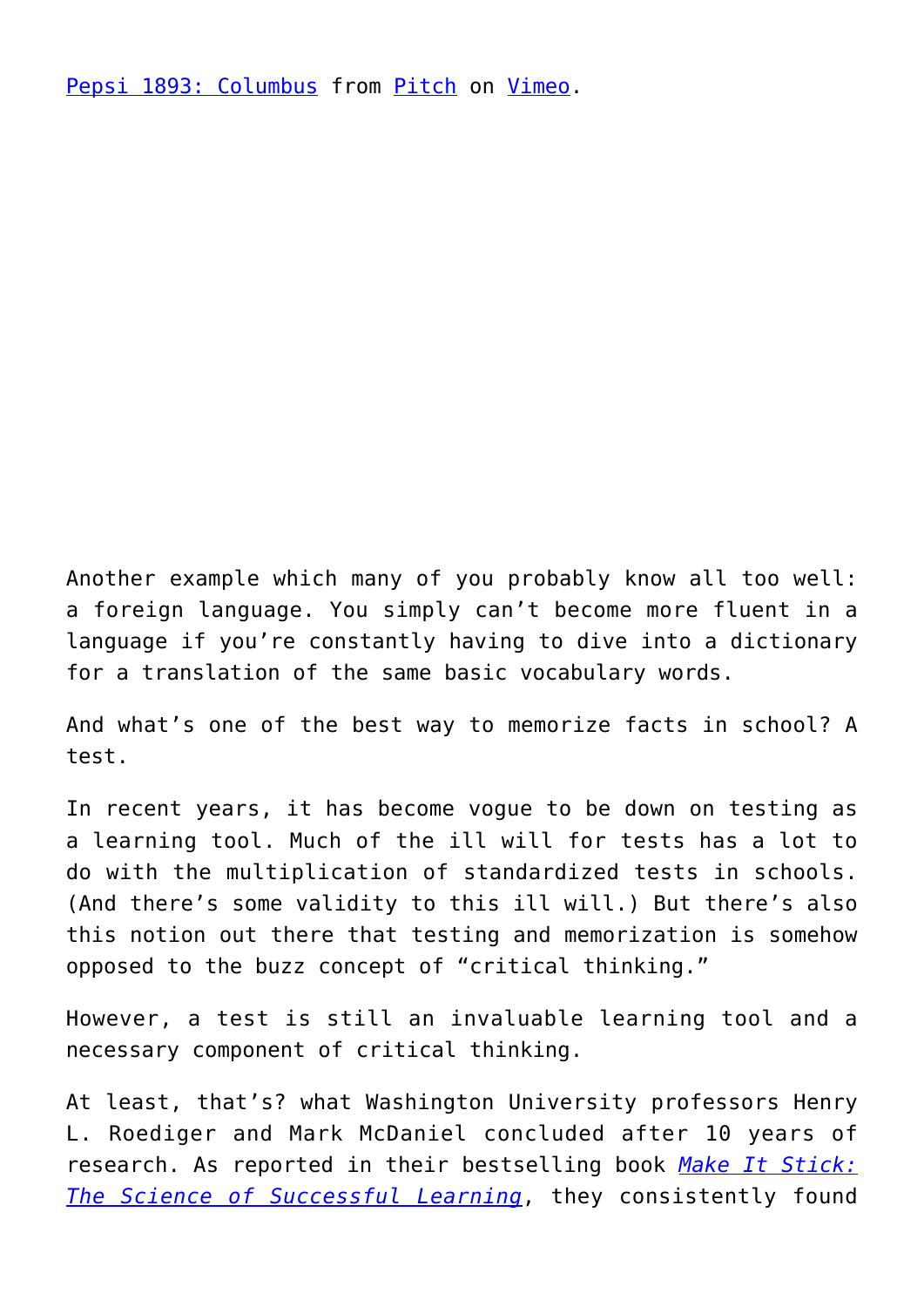that students who were tested on material were able to recall it much longer than students who were not tested.

But, to be a useful learning tool, testing must be done right. According to Roediger and McDaniel, here's the right way to do it:

*"To be most effective, retrieval must be repeated again and again in spaced out sessions so that the recall, rather than becoming a mindless recitation, requires some cognitive effort."*

In other words, one-and-done tests that are merely crammed for don't really help students learn that much. But repeatedly quizzing and testing them on material, and doing it in different ways, and making them have to think about it: that's what makes learning actually stick.

Take the example of a foreign language again. Many language teachers merely give students vocabulary quizzes of words that are never seen again on another quiz or test. As a result, after a short amount of time, students forget those words, and they end up instead wasting time developing their dictionaryflipping skills.

But if a student is repeatedly made to recall the meaning of these words on tests, and even better, the method of the testing practice varies—some written, some oral, some conversational, for instance—then it's likely that the student will remember these words for years to come. After all, that's essentially what takes place in language immersion.

And, of course, you don't have to be in school to constantly "test" yourself. You can do it through trying to recall key points of what you read the previous day, or bring up what you've recently learned in dialogue with others, for instance.